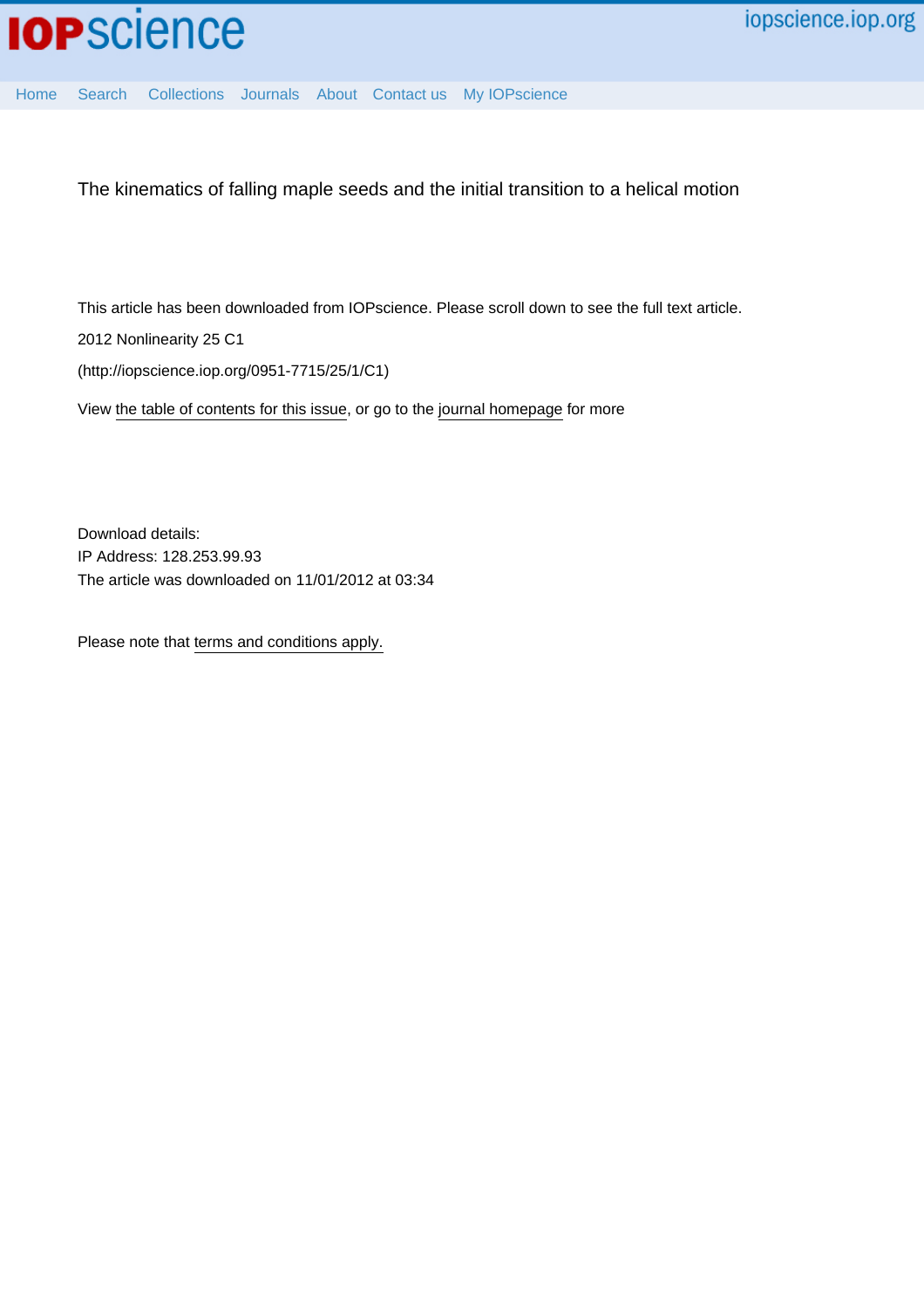# **The kinematics of falling maple seeds and the initial transition to a helical motion**

**Kapil Varshney**1**, Song Chang**<sup>2</sup> **and Z Jane Wang**1*,*<sup>3</sup>

<sup>1</sup> Sibley School of Mechanical and Aerospace of Engineering, Cornell University, Ithaca, NY 14853, USA

<sup>2</sup> School of Applied and Engineering Physics, Cornell University, Ithaca, NY 14853, USA

<sup>3</sup> Department of Physics, Cornell University, Ithaca, NY 14853, USA

E-mail: [jane.wang@cornell.edu](mailto: jane.wang@cornell.edu)

Received 22 November 2011 Published 15 December 2011 Online at [stacks.iop.org/Non/25/C1](http://stacks.iop.org/no/25/C1)

### **Abstract**

A maple seed falls in a characteristic helical motion. A crude analogy with autorotation of a wind turbine suggests that the torque due to the aerodynamic force would initiate the gyration of the seed. We were therefore surprised that a seed with a torn wing gyrates in a similar manner as a full-winged seed. In fact, a seed with only a sliver of leading edge can still gyrate. Thus the gyrating motion appears not to fully depend on the aerodynamic force. If, on the other hand, the aerodynamic force is completely absent, a seed would fall from rest like a rock in a vacuum.

To investigate how the seed reaches its steady helical motion, we use a high-speed digital camera to film the intact and cut seeds at 1000 Hz. With a mirror, the camera records two views simultaneously so that we can extract the 3D kinematics of the wing. We tracked the centre of mass and quantified the descending speed, the azimuthal rotation, and the cone angle for seeds with wings of different shapes. We found that the initial transition from rest to a steady gyration occurs in three steps: a tumble about the span-wise direction, followed by a tilt towards the vertical axis, leading to the gyration about the vertical axis and an opening of the cone angle before settling into a steady state. We offer a new explanation for the cause of the auto-gyration that accounts for these three stages.

Mathematics Subject Classification: 76Z99, 70B10, 92B99

(Some figures may appear in colour only in the online journal)

#### **1. Introduction**

The maple samara (winged-seed) auto-gyrates as it falls. The spiral motion appears to be stable against wind disturbance and is insensitive to the initial conditions. The auto-gyration is a characteristic of many long-dispersal tree seeds [\[1\]](#page-8-0). As the samara glides along a helical path,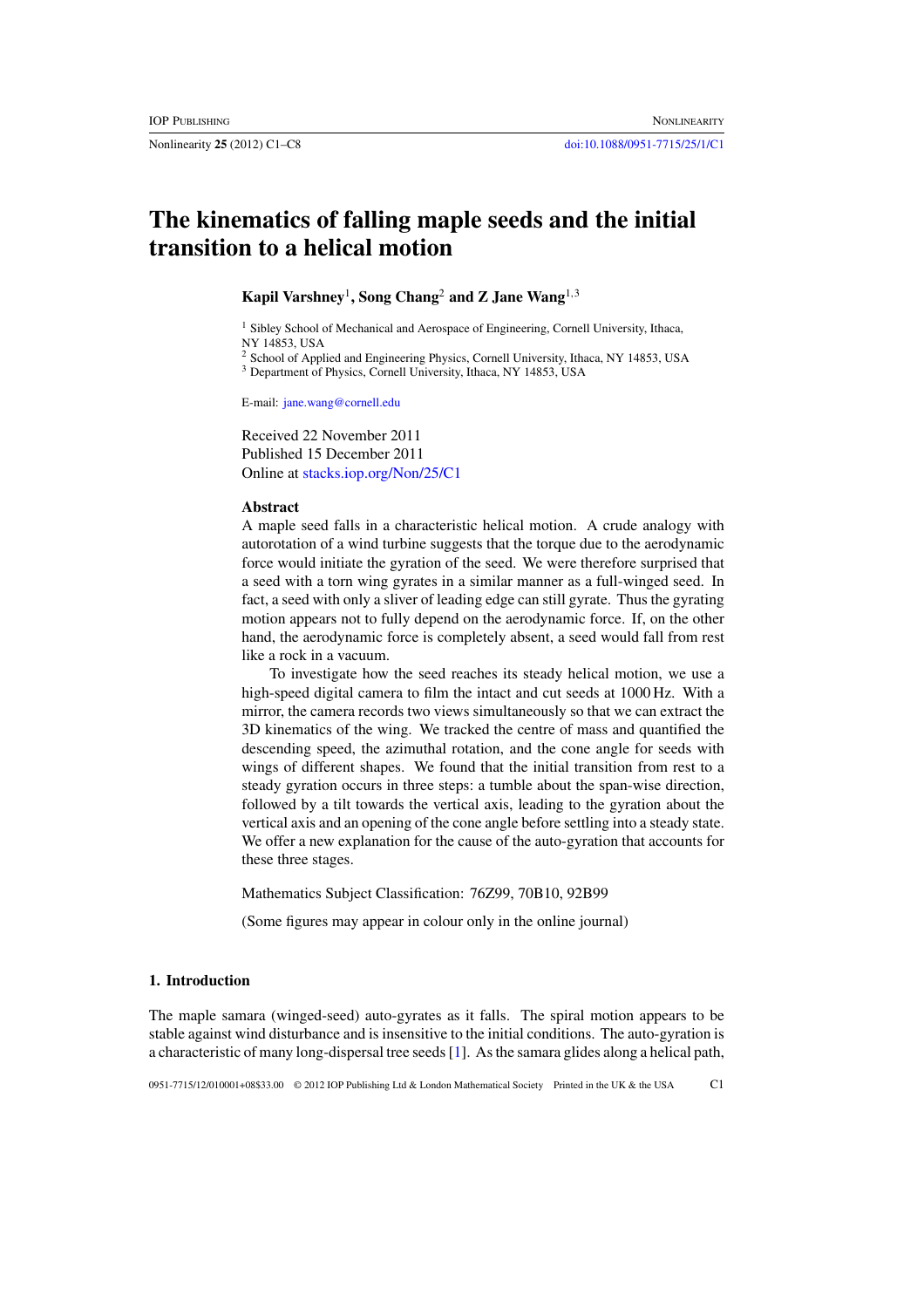it generates an aerodynamic force that slows down its descent. The slower descent leads to a longer dispersion under the wind condition, advantageous for the propagation of its species. Field studies and statistical analyses of tree seeds have correlated the descent speed and the dispersal range [\[1–8\]](#page-8-0). Laboratory studies have also applied aerodynamic force models to describe the speed of descent and the cone angles [\[4,](#page-8-0) [9,](#page-8-0) [10\]](#page-8-0). Recent experimental studies have further quantified the aerodynamic flow structure around dynamically scaled mechanical seeds immersed in a viscous fluid showing the role of the leading-edge vortex on the aerodynamic forces [\[11\]](#page-8-0). The falling kinematics of the seed, on the other hand, has not yet been quantified, apart from qualitative descriptions [\[4,](#page-8-0) [9,](#page-8-0) [12\]](#page-8-0).

A main puzzle for us was to understand exactly how the seed settles into its steady descent. At first sight, the gyrating motion seems to be closely related to the autorotation of a wind turbine. The lift on the wing due to the falling velocity of the seed exerts a torque to spin the seed about the vertical axis. Rotation of this kind falls into the broad category of rotational phenomena resulting from fluid and solid interactions. The autorotation was studied in the context of a wing free to rotate about its fixed axis  $[13–16]$ . A more general class of phenomena includes free-falling objects in a fluid. A falling object in a fluid exhibits a rich dynamical behaviour, such as fluttering (oscillation from side to side), tumbling (continuous rotation) and chaotic motions  $[17–30]$ . Maxwell  $[17]$  was among the first to attempt to explain the steady tumbling motion qualitatively. In recent literature, there have been extensive experimental studies in fluid dynamics literature that quantified the phase diagram for plates falling in a fluid [\[15,](#page-8-0) [20,](#page-8-0) [23,](#page-8-0) [25\]](#page-8-0). The falling dynamics depends critically on the moment of inertia as well as on the Reynolds number. These rich dynamics have also attracted the attention of those who are interested in dynamical systems [\[22,](#page-8-0) [24,](#page-8-0) [26\]](#page-8-0). The transition among different dynamical states in 2D can be partially explained by the nature of the two fixed points in the system, which is characterized by a Hopf and a Shnikov bifurcation, respectively [\[26\]](#page-8-0). All of these motions, the tumbling, the flutter and the mixture of the two, have been observed in tree seeds [\[1\]](#page-8-0).

A surprise came when we cut off much of the wing of a maple seed and found that the seed still gyrated about the vertical axis. This immediately suggests that the cause of the gyration has little to do with the steady-state aerodynamic torque on a full winged-seed. In what follows, we report detailed measurements of the kinematics of falling seeds with intact and cut wings. By examining the transitional state, we offer a new explanation for the cause of auto-gyration.

#### **2. Experimental apparatus and measurement procedure**

To capture time dependence in seed motions with six degrees of freedom, top and side views of the free-falling maple seeds were recorded using a single high-speed camera. Figure [1](#page-3-0) shows the experimental set-up and arrangements of the apparatus which comprises a highspeed camera (Vision Research, Phantom v5.0), a mirror of size 30 cm  $\times$  45 cm which was mounted at 45◦ from horizontal, and two white backgrounds of which one was placed on the opposite side of the mirror and the other was placed horizontally at 1.5 m above the mirror. Both backgrounds were illuminated homogeneously to obtain good contrast.

A calibration has been performed to find the instantaneous size of the seed because image size of the falling seed is a function of the distance between the seed and the lens. Two calibrations one for side view and one for top view have been performed. An orthogonal grid of 1 cm  $\times$  1 cm square lines was plotted on a sheet of paper. For the top view, the sheet was positioned horizontally and moved up in the *Z*-axis to ten known distances, 16 cm in total, from the top edge of the mirror. For the side view, the sheet was positioned vertically and then moved only horizontally towards the camera to three known distances, 15 cm in total. It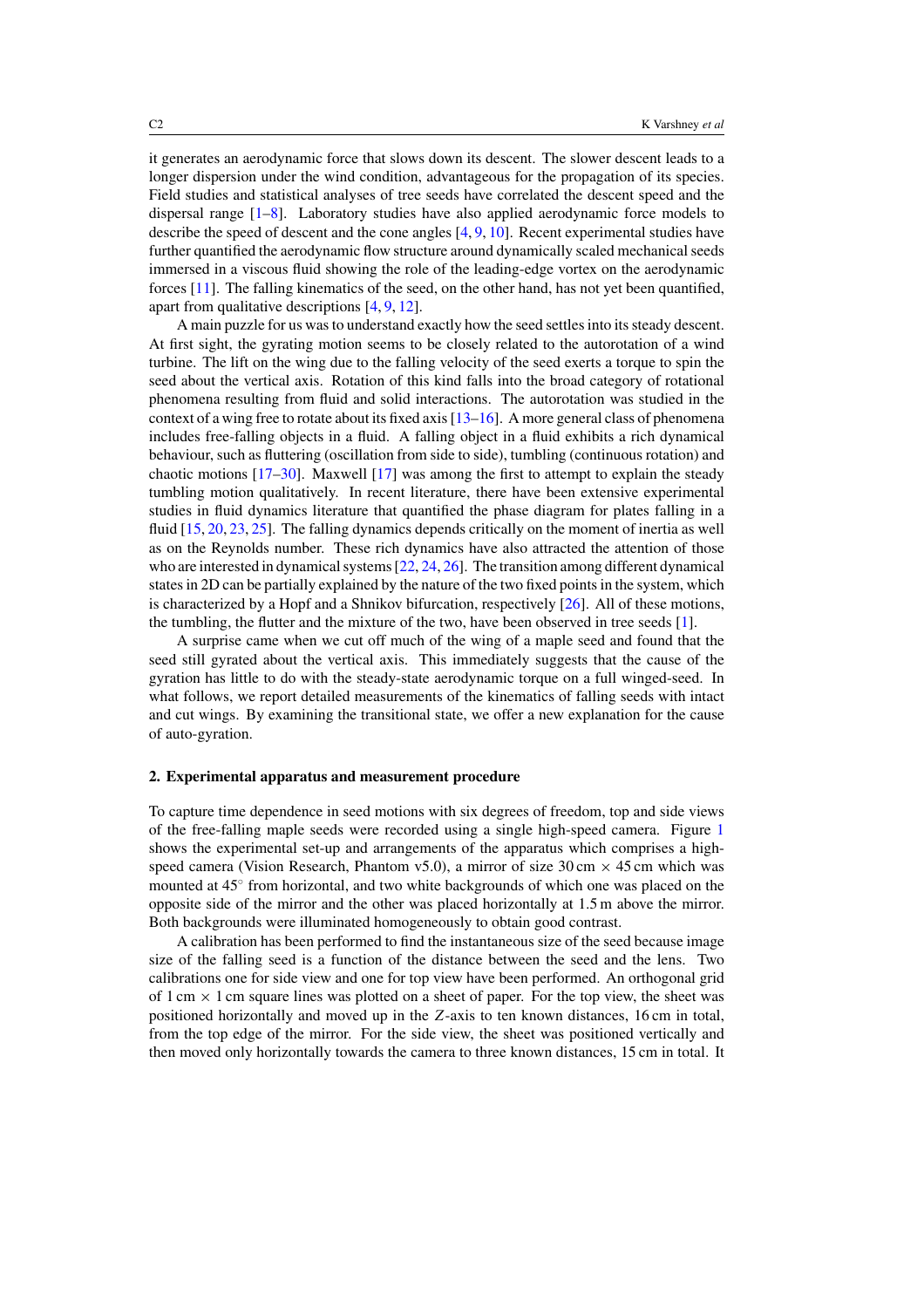<span id="page-3-0"></span>

**Figure 1.** The experimental apparatus; the mirror, maple seed and the high-speed digital video camera shown schematically.

should be noted that the seeds were dropped in such a way that they fell on the mirror within the calibration area. For side and top views, we only considered the images in which the seed was above the top edge of the mirror.

We collected maple seeds in Ithaca, NY region in 2011, and performed two series of experiments on altered maple seeds in addition to their natural forms. One is to cut the wing in five steps, and the other is to cut the nut in three steps, progressively. In each experiment, we selected ten seeds, and we filmed the seed motion after each cut three times. Table [1](#page-4-0) shows images of the seeds, their masses, and areas after each cut. The maple seeds were dropped in still air with their long axis horizontal and acute axis vertical from a height of approximately 1.5 m and trajectories of the falling seeds were recorded at 1000 fps. The frame rate was sufficient to resolve both the translational and the rotational motion during all parts of the descent. All the experiments were performed in a closed laboratory to prevent any unwanted airflow. All seeds were coloured black homogeneously so that in each frame we can observe the dark seed image on the white background.

## **3. Three-dimensional seed kinematics**

The seed exhibits remarkable stability during its fall. A random toss always leads to the steadystate gyration. In the steady state, the seed rotates about the vertical axis with the leading-edge cutting the flow. Viewed from the top, it can rotate either in a clockwise or counter-clockwise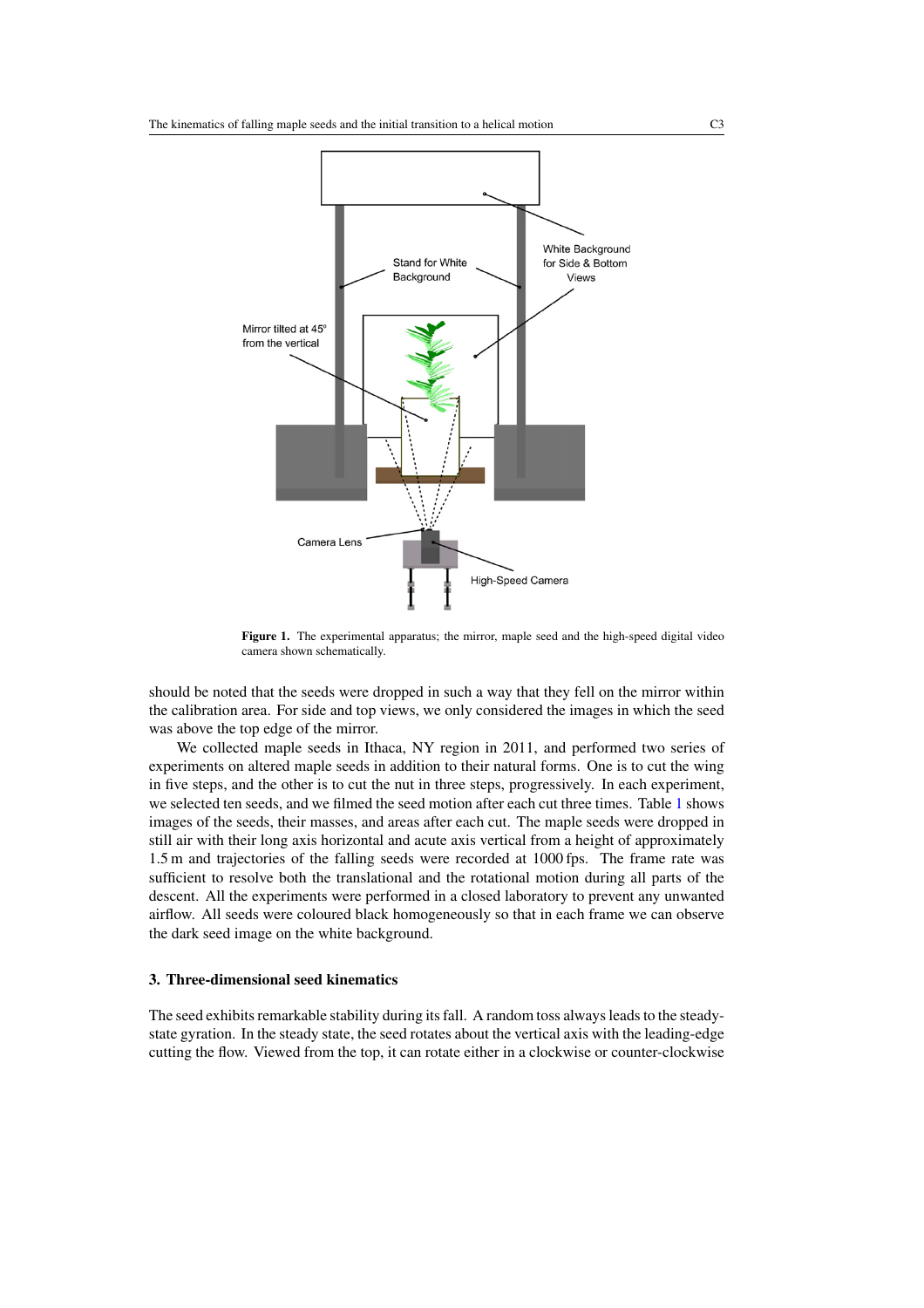| nut gradually.      |           |                                 |                |                         |                  |
|---------------------|-----------|---------------------------------|----------------|-------------------------|------------------|
| $_{\text{Cut}}$     | Mass (mg) | Area $\left(\text{mm}^2\right)$ | $V_z$<br>(m/s) | $\omega_{\phi}$ (rad/s) | Cone angle $(°)$ |
| Wing Cut            |           |                                 |                |                         |                  |
| (0)                 | 170.6     | 612.8                           | 0.94           | 77.9                    | 64.2             |
| (1)                 | 166.1     | 503.6                           | 1.04           | 86.9                    | 68.2             |
| $\scriptstyle{(2)}$ | 158.6     | 344.8                           | 1.00           | 134.7                   | 71.5             |
| (3)                 | 154.2     | 287.4                           | 1.11           | 173.7                   | 72.9             |
| (4)                 | 149.4     | 202.0                           | 2.95           | 124.5                   | 73.6             |
| (5)                 | 146.4     | 191.6                           | 4.30           | 66.1                    | 53.4             |
| Nut Cut             |           |                                 |                |                         |                  |
| (0)                 | 195.8     | 546.1                           | 1.18           | 82.7                    | 71.2             |
| (1)                 | 162.9     | 528.5                           | 0.92           | 79.3                    | 71.8             |
| (2)                 | 127.4     | 504.1                           | 0.96           | 71.4                    | 69.7             |
| (3)                 | 92.2      | 486.9                           | 0.88           | 68.8                    | 72.3             |

<span id="page-4-0"></span>**Table 1.** Free-flight parameters of free-falling seeds in steady state after removing wing as well as

direction, thus can have either left or right chirality. The wing is tilted down towards the nut and thus the wing tip traces out a cone relative to the root. The tilt and the pitch of the wing remain largely constant, and to the first approximation, the wing falls along a helical path. A helix is nothing but a straight line along a cylinder. The wing follows a simple gliding motion along a helix with an almost constant angle of attack.

Unexpectedly, almost all cut seeds, some with barely any wing left, also reach a steady gyration motion. Figure [2](#page-5-0) shows the trajectories of a full and a cut seed. Apart from the expected large falling speed, the cut seed falls in much the same way as the full seed, even the cone angles are similar.

To quantify the kinematics, we systematically cut the seeds along the span and the chord directions, and filmed and extracted their kinematics. During the fall the seed remained rigid. Its kinematics are fully characterized by the position of centre of mass and three Euler angles. They can be deduced from the two views of the seed, a side (*XZ*) view directly observed by the camera, and a bottom (*XY* ) view reflected by the mirror. The *X*, *Y* and *Z* are the lab coordinates which correspond to the horizontal right, horizontally away from the camera, and vertically upwards, respectively. The *x*, *y* and *z* are the wing frame coordinates which correspond to the span-wise direction, the chord direction and the normal to the wing (see figure [3\)](#page-6-0). The orientation of a rigid body in 3D space is described by three Euler angles. We use the following convention for Euler angles in our analysis: an initial azimuthal angle,  $\phi$ , about *Z*-axis, tilting angle, *θ*, about the rotated *y*-axis, and pitching angle, *ψ*, about the rotated *x*-axis (figure [3\)](#page-6-0). In the steady state, the pitching angle,  $\psi$  is very close to zero, therefore we only need to focus on  $\phi$  and  $\theta$  in this analysis. We obtain the azimuthal angle,  $\phi$ , by measuring the angle between the geometric principal axis of seed images in the bottom view and the *X*-axis.  $\phi = 0$  corresponds to the span-wise direction is along the *X*-axis. In order to compute the tilting angle, *θ*, we measure the seed dimension along the span-wise direction, *s*, in the bottom view and normalize it with a measurement  $s<sub>0</sub>$  from a static image in which the seed lies orthogonal to the camera direction. With the calibration data obtained in the previous section, the measurements are converted to physical units of length. *θ* is inferred from the parallel projection formula,  $s = s_0 \cos \theta$ . Negative  $\theta$  means the seed tip lies above the root of the seed, which is the case when the seeds reach the steady state.

For dynamic calculations, it is necessary to track the position of the centre of mass in each image. To do so, we first need to determine the position of the centre of mass in the static frame,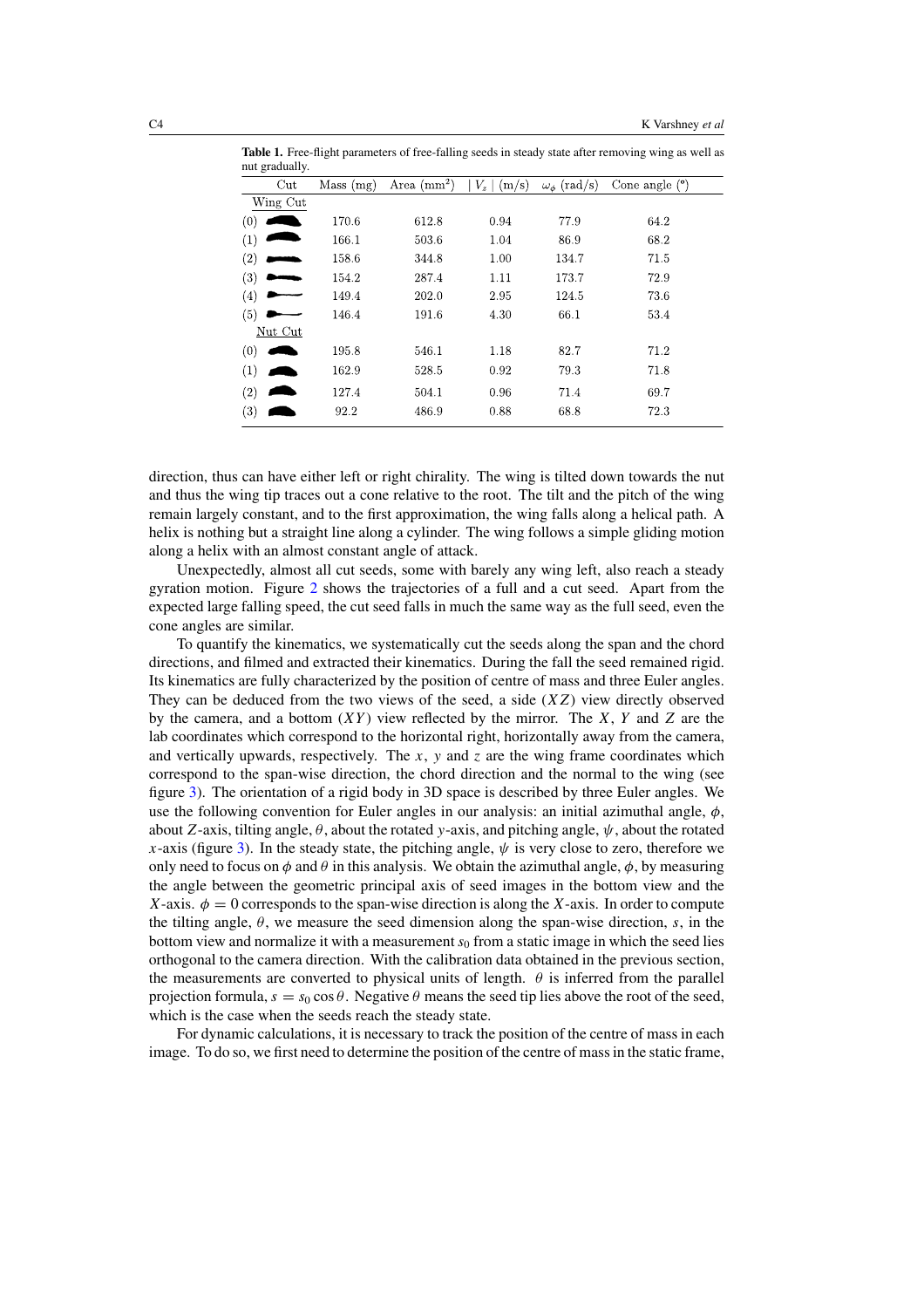<span id="page-5-0"></span>

**Figure 2.** Side views of typical trajectories of a falling maple seed with intact and cut wings. The three-dimensional reconstructions are based on the side and bottom views recorded using a single high-speed camera. The seed is rendered using a computer-generated model. After releasing, the seed stays in transient phase which is subdivided into three phases and are shown by three different colors, for a while before reaching a steady-state helical motion.

and then identify this material point throughout the film. One way to determine the centre of mass of the seed is to balance the seed on a thin needle, but this turned out to be delicate because of the rounded surface of the nut. Instead, we calculate it based on the mass distribution. The seed can be decomposed roughly into three parts, the wing, the leading edge and the nut. Each has a fairly uniform mass density. Masses for these three parts are measured individually and based on that we compute the centre of mass,  $\vec{r}_{\text{com}} = \int \int \rho(x, y)\vec{r} \, d\vec{r}$ . To identify the centre of mass in each image, we define the centre of mass position in relation to the two other material points. In our case, we choose the two endpoints along the seed span,  $\vec{r}_1$  and  $\vec{r}_2$  which can be tracked. The instantaneous position of the centre of mass,  $\vec{r}_{com} = \vec{r}_1 + r_t(\vec{r}_2 - \vec{r}_1) + r_p Z \times (\vec{r}_2 - \vec{r}_1)$ where  $r_t$  and  $r_p$  are related to displacements parallel and perpendicular to  $\vec{r}_2 - \vec{r}_1$ , which is calculated in each video frame.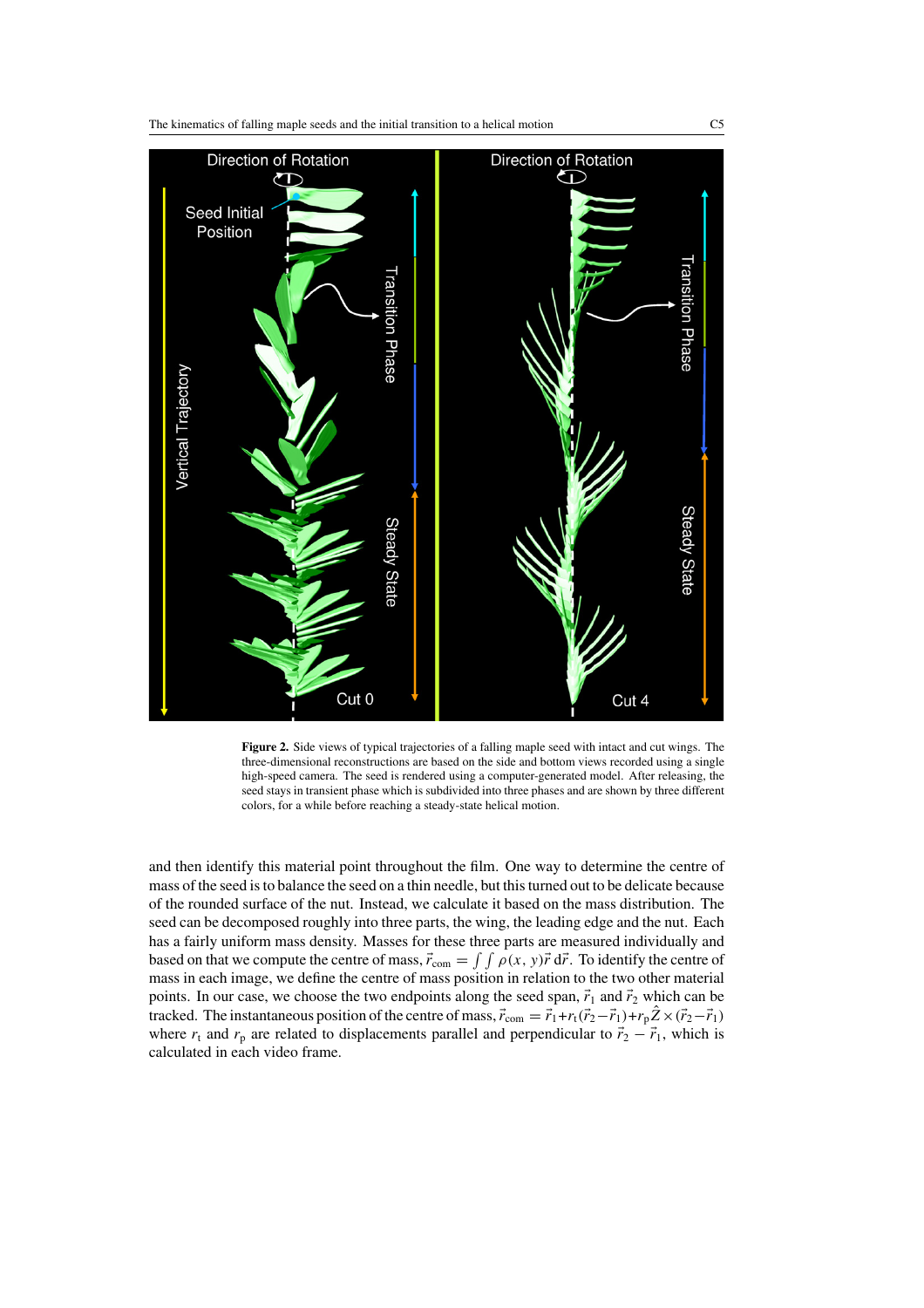<span id="page-6-0"></span>

Figure 3. Geometrical configuration of the seed during its free-fall together with Euler angles and the symbols used. Dashed (yellow) lines show laboratory axes whereas dotted (red) lines show local seed axes.



**Figure 4.** Steady-state kinematics. (*a*) wing cut0, (*b*) wing cut4. Top plots are 3D velocities,  $v_x$ (solid red line), *vy* (dashed green), and *vz* (dotted dashed blue). The bottom plots are two Euler angles,  $\phi$  (solid blue), and  $\theta$  (dashed green). The third Euler angle  $\psi$  is close to zero.

Figure 4 shows the time series of velocities and Euler angles for the two representative seeds, one for cut0 and the other for cut4. The numerical differentiations are computed through a robust locally weighted regression method [\[31\]](#page-8-0). In both cases, the terminal velocity remains approximately constant. The cut seed falls faster as expected. The azimuthal velocities,  $v_x$  and  $v_y$ , are two orthogonal components of the circular motion, which in two cases are surprisingly similar. There is a small drift associated with the tilt of the cone angle, which is estimated to be in the range  $6^\circ - 8^\circ$ .

Azimuthal angular velocity,  $\omega_{\phi}$ , is a constant in each falling for a given cut. The cut seed rotates almost 60% faster,  $\omega_{\phi} = 124.5 \text{ s}^{-1}$ , compared with the full seed  $\omega_{\phi} = 77.9 \text{ s}^{-1}$ . The oscillation in  $\theta(t)$  is due to the tilt of the cone axis. We estimate the cone angle as the complementary angle for averaged *θ*. The cone angle is 64.2<sup>°</sup> for cut0 and 73.6<sup>°</sup> for cut4.

To examine the dependence of the falling kinematics on the shape of the seed, we carried out three sets of experiments with different seed alterations, by cutting separately the wing, the nut and the leading edge in small increments. The seed gyrates when (1) the leading edge is completely removed, (2) part of the nut is cut and (3) the wing is cut almost down to the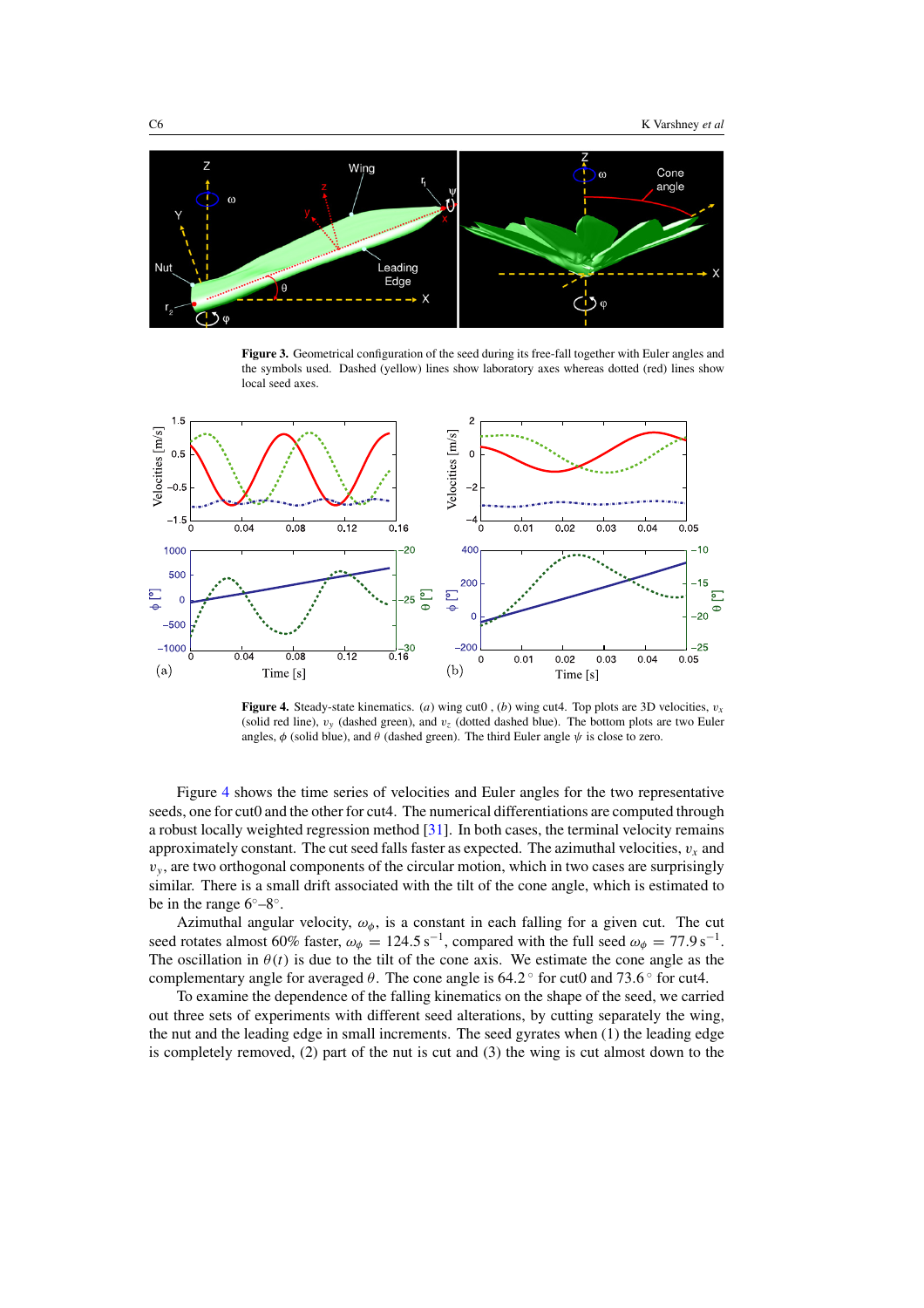leading edge. Only when the nut is completely removed, the seed no longer gyrates, and falls erratically. Table [1](#page-4-0) shows the comparison of the kinematics from these experiments. All cases exhibit qualitatively similar behaviour in the steady state. The variations are seen in the descending speed, the azimuthal angular velocity and the cone angle.

A curious result is that the cone angle remains relatively constant until an abrupt change to an erratic fall. Up to cut4, where the seed area is reduced almost by a factor of 3, the cone angle increases moderately from  $64.2°$  to  $73.6°$ . A sharp transition occurs at cut5, where the cone angle drops sharply even though the change in the seed shape is almost negligible.

### **4. Initiation of gyration**

The fact that the seeds with reduced wings also attain a helical path as the full seed suggests that while the aerodynamic force on the wing is effective in slowing down the descent, it has a relatively small effect on the initiation of the gyration. A close inspection of the film during the transition shows that the gyration occurs shortly after the release of the seed, well before the seed reaches a substantial velocity to produce a large aerodynamic force.

The initiation results from a subtle interplay between the rigid-body dynamics and the aerodynamics. Starting from rest, the seed tumbles about its span-wise direction, followed by a sharp tilt up towards the *Z*-axis. The tilted seed then proceeds to precess about the *Z*-axis and gradually settles into a steady helical motion with a larger cone angle. These three stages can be understood by considering the Euler's equations for the rigid-body dynamics subject to an aerodynamic torque due to the initial air damping  $\vec{\tau}$ ,

$$
I_x \dot{\omega}_x = (I_y - I_z) \omega_y \omega_z + \tau_x,
$$
  
\n
$$
I_y \dot{\omega}_y = (I_z - I_x) \omega_z \omega_x + \tau_y,
$$
  
\n
$$
I_z \dot{\omega}_z = (I_x - I_y) \omega_x \omega_y + \tau_z,
$$

where  $I_x < I_y < I_z$  are moments of inertia about the three principal axes.

Shortly after the release, the wing experiences a small air damping. An offset of the centre of pressure from the centre of mass causes the wing to rotate. Because the span-wise direction has the smallest moment of inertia, the turning motion manifests first along this axis, resulting in a tumble.

As the wing continues to fall, the centre of pressure remains close to the middle of the wing, and as a result the seed falls at an almost normal angle of attack. The centre of mass, on the other hand, is located near the nut. This creates a torque,  $\tau_y < 0$ , to tilt the seed up about the chord direction. The chord direction has an intermediate moment of inertia, and is inherently unstable. Due to this instability, the rotational energy is fed into the other two stable directions, which leads to an angular velocity around the *Z*-axis, and this initiates the helical motion.

As the angular moment gains in the two stable directions, the coupling between the two causes the seed to tilt down away from the *Z*-axis. To see this, we note that  $\omega_x$  and  $\omega_z$  always have the same sign. This results in a positive  $(I_z - I_x)\omega_z \omega_x$ , and when  $\omega_z \omega_x$  is sufficiently large, it overcomes the negative  $\tau_y$ , leading to  $\dot{\omega}_y > 0$ . Consequently, the seed tilts away from the *Z*-axis corresponding to a larger cone angle and eventually settling into a steady state.

## **5. Conclusion**

There are three essential ingredients that lead to the observed helical motion seen in maple seeds. The first is the asymmetric mass distribution of the seed, with the centre of mass far